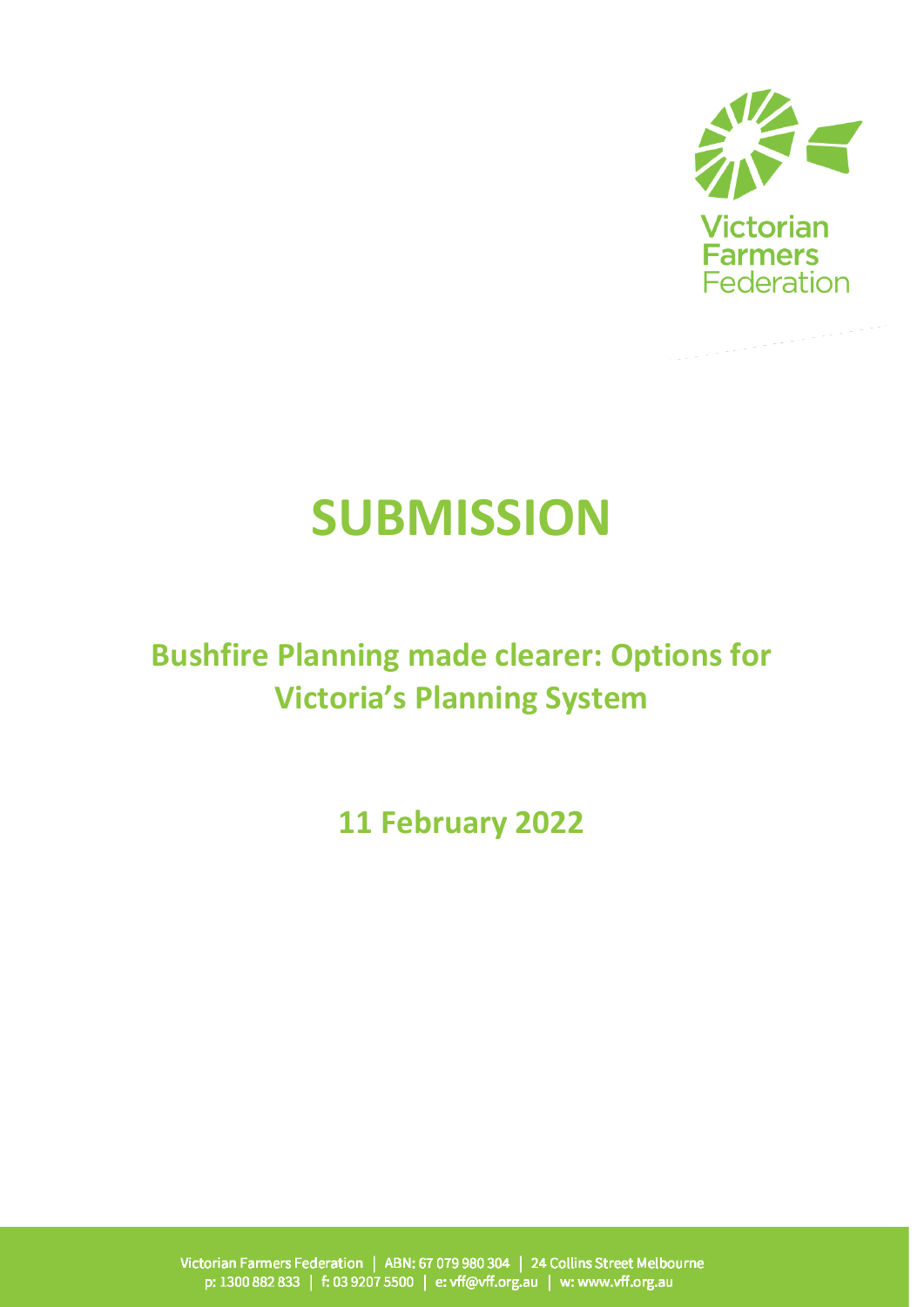

## **EXECUTIVE SUMMARY**

The Victorian Farmers Federation is the peak body representing Victorian agriculture. VFF is concerned that although the Victorian Planning System applies to all land in Victoria the administration of the planning system has become increasingly urban, despite the rural suite of zones being the predominant land use type by area in Victoria.

Our emergency management system is built around the concept of protection of life and property. Property includes four aspects: principal residences; means of earning and income; key infrastructure; and the environment. The objectives of Planning in Victoria (s4 of the Act) include providing a safe living and working environment. Farms are workplaces places of residence. It is perplexing that specific planning provisions regarding bushfire safety not only focus on dwellings, but often exclude farm dwellings.

This may be due to Department of Environment, Land, Water and Planning's (DELWP) fire models using a dwelling for both calculating risk to life and to property. The need to simplify for modelling should not then mean that non modelled risks are ignore when primacy of life is a stated objective.

#### Urban bias

VFF in response to the GWAL project discussed a form of urban bias in the planning system. DELWP has acknowledged failures in its model and the need to better understand agricultural risks. DELWP Planning is aware of concerns regarding urban bias. It is surprising that the options paper has not considered these issues.

It is fact that non dwelling impacts are under recorded in emergencies. They are rarely planned for in 'preparedness'. Planning applies to all land and planning provisions should consider risk to life and property present in all land uses. By not understanding that there are many other impacts outside of dwellings even the recovery provisions focus on the reconstruction of dwellings.

#### What does life and property mean to a farmer?

If you are a farmer affected by bushfire, you may have lost your place of residence as well as your means of earning an income. It can take decades until production has recovered to pre fire levels.

Fires can destroy crops, fodder, livestock, genetics, machinery, and fences. The loss of machinery means the inability to farm – yet a machinery shed, while being 'property', is not protected in fire plans or 10/30 style rules.

If fences are taken out by wildfire or establishing control lines, stock are no longer contained on site and little is done to recover stock, or ensure stock is made safe before cutting fences to establish control lines which used to be provided for on crown land. Vegetation is often removed along fence lines by responders as it is deemed unsafe, yet farmers cannot get contractors to rebuild fences as native vegetation permits are not issued and the work site is deemed as unsafe. There is a different set of 'safety' rules applying to public servants.

In some instance it has taken 2 years to get a planning permit to reinstate a boundary fence post fire. This means 2 years until stock can be returned and 3 years for an income to be earned. These aspects are not considered in recovery provision.

It is clear to our members that there is an unintentional urban bias in relation to agriculture. This is most obvious in the failure of the planning system in relation to bushfire planning controls in non urban zones.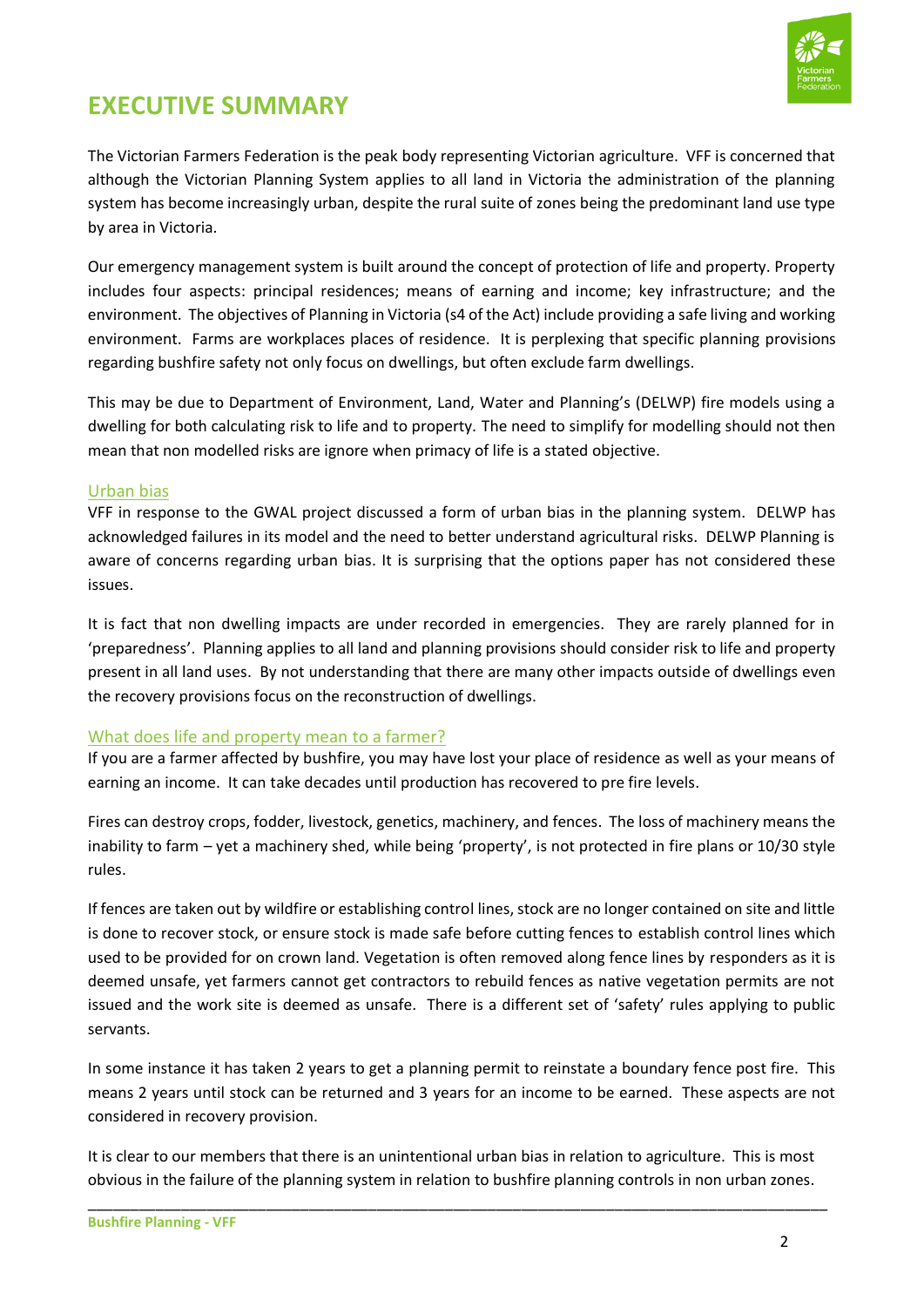

#### Does the paper respond to its terms of reference?

VFF agrees the scope of the work is appropriate. The failure to take a first principles / objectives of planning approach to the terms of reference reinforces the perception that farming land is not seen as productive land that is a key economic driver for Victoria but vacant land.

VFF is concerned that this review is relying on an IGEM report (Review into the 2019-2020 Victorian fire season by the Inspector-General for Emergency Management) where the terms of reference excluded consideration of agricultural impacts. Farming is the predominate private land category impacted by farming. The DELWP modelling system (life and property) is wholly based on a dwelling as an indicator for both life and property. As this model does not deliver the six C's of emergency management it is incumbent upon the planning system to ensure that it thinks beyond a dwelling.

#### How can DELWP Planning better understand the role of the planning provisions in relation to protection of life and property?

VFF believes that recovery and rebuilding give you an insight into how to avoid and minimise the need to recover or rebuild.

VFF believes that a state bushfire planning policy can only be more useable if it understands all aspects of life and property and ensures the objectives of Planning in Victoria are applied equally to all land use types.

Better bushfire hazard assessments also need to not wholly focus on dwellings. Landscape fire has the greatest impact on farmland. The current system often sees the farmland as collateral damage. We do not believe a farm is a consequence free staging ground to protect urban areas.

Controls lines mean removal of fences, back burning of fodder and crops, dozing of pasture and crops. The planning system needs to ensure that not only is hazard reduction being undertaken on public land, but that farmers are able to manage risk to the life and livelihood on their land.

VFF believes that if the tree controls and other non structural aspects are 'development' under the Act then clearer planning requirements for developing land in bushfire prone areas should if not facilitate, at least allow the consideration of safety, in all provisions requiring a planning permit to undertake fuel management / safety works. The current scenario of greater protection to the life of a public servant over a landholder is not reflective of primacy of life.

Similarly, although there may be a need to improve planning permit conditions for bushfire protection measures there is a need to be fewer and more streamlined permits to undertake bushfire protection measures. Training and capability building is critical in relation to understanding the six C's in relation to all aspects of life and property, including farmers, livestock and crops.

VFF is concerned that primacy of life is not delivered by the planning system. That the system is placing higher values on urban life (residual risk model) and public sector lives (52.17). This is reinforced by the discussion of community expectations in relation to clearance rules. How was this 'expectation' determined? We believe from observation that many communities have a different expectation, especially in fire years. VFF would be interested to see the results of any professionally undertaken survey that establishes the communities' position in relation to fuel load management vs public safety / primacy of life.

It is 32 years since a regulatory impact or Panel process considered native vegetation controls in relation to the head of power in the Act. There has been little reference to the principles established in the 1990 assessment in the reviews since, or a first principle review of controls meeting the objectives of planning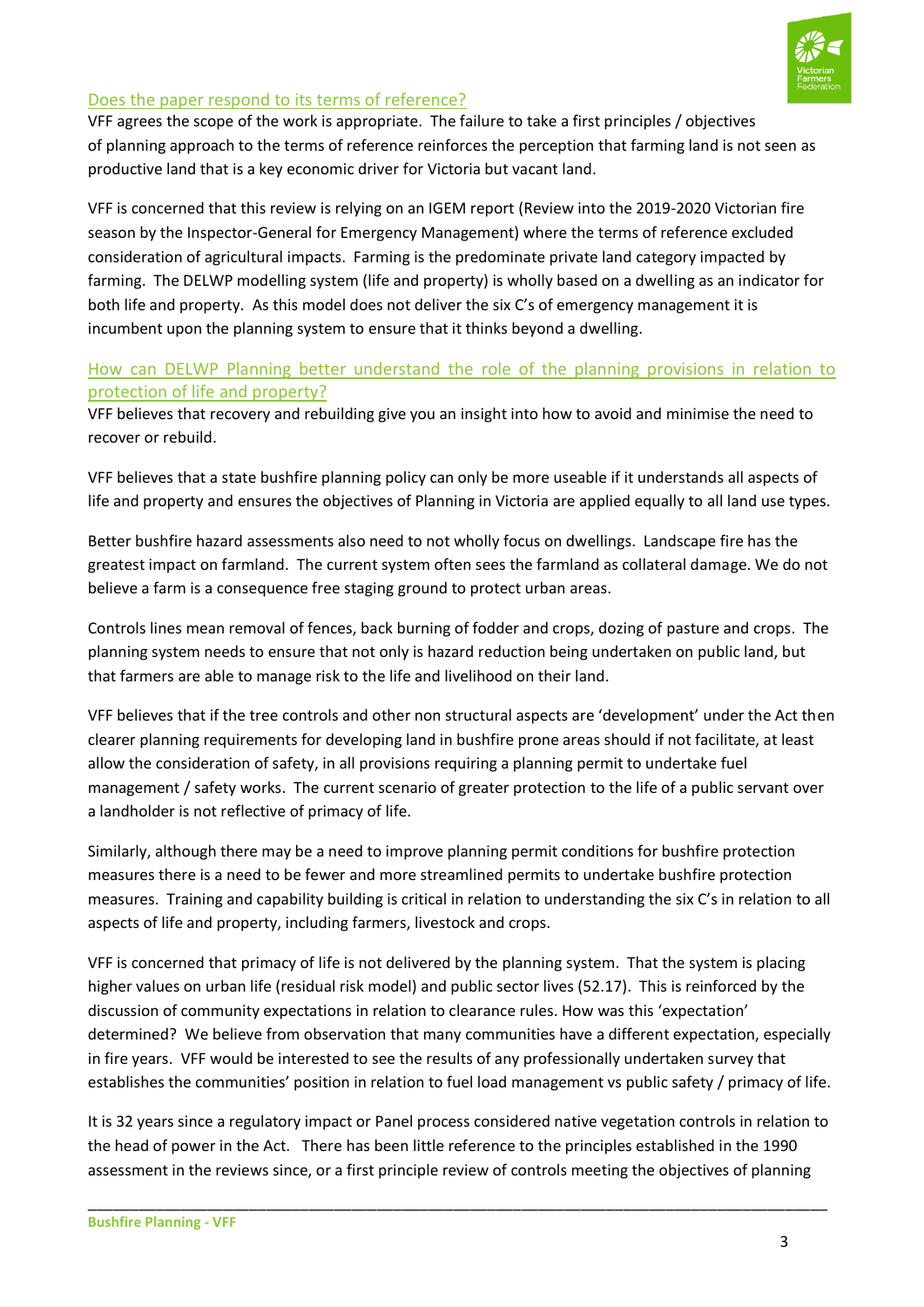

rather than a view expressed by members of the community without consideration of the statutory context.

VFF will build upon these themes to discuss how the planning system can better reflect the objectives of planning in Victoria and the State Emergency Management priorities. VFF has submitted to the Department and the Minister over many years on these matters. We are seen as a key stakeholder by Forest Fire Management Victoria and believe we must be a key stakeholder in the Planning portfolio.

VFF is happy to provide examples as to how the VPPs SMARTer in relation to protection of life and property on agricultural land.

# **OUR POSITION**

#### **VFF approach**

VFF has a long history in representing agricultural land in emergency management. We have submitted to every DELWP emergency management strategy, have included emergency management considerations in budget and election advocacy, including briefing planning advisors in opportunities to improve recovery. Previous materials are attached.

VFF has traditionally had a recovery role in the Emergency Management Structure. In reality we believe recovery should not be our focus. To borrow terms understood by planners - VFF believe the best way to recover and rebuild is to avoid the need to do so in the first place, and then minimise the consequences where it cannot be avoided.

Unlike the native vegetation framework there is no 'offset' with penalties to ensure net gain for farmers. There is the opposite. Even when the damage to your property has been at the hand of the State (not a wildfire) you are not compensate for the damage, let alone the compounding impact that has on your property. At best you get a contribution to refencing.

This is important to understand as not only is farmland where you live – it is where you earn an income. If you lose your house, your fences, your fodder and your crops/machinery or livestock/machinery you forgo not only an income but incur a loss that may take multiple years to recover from. We believe it is only fair that the planning system assist you protect your life and property rather than make it close to impossible to do as the objective of a safe working environment is not delivered through the planning provisions.

To assist DELWP Planning in understanding these issues we have attached the VFF's avoid – minimise – support points that relate to the six C's of emergency management that are a key tool for DELWP Planning to understand planning systems role all aspects of life and property.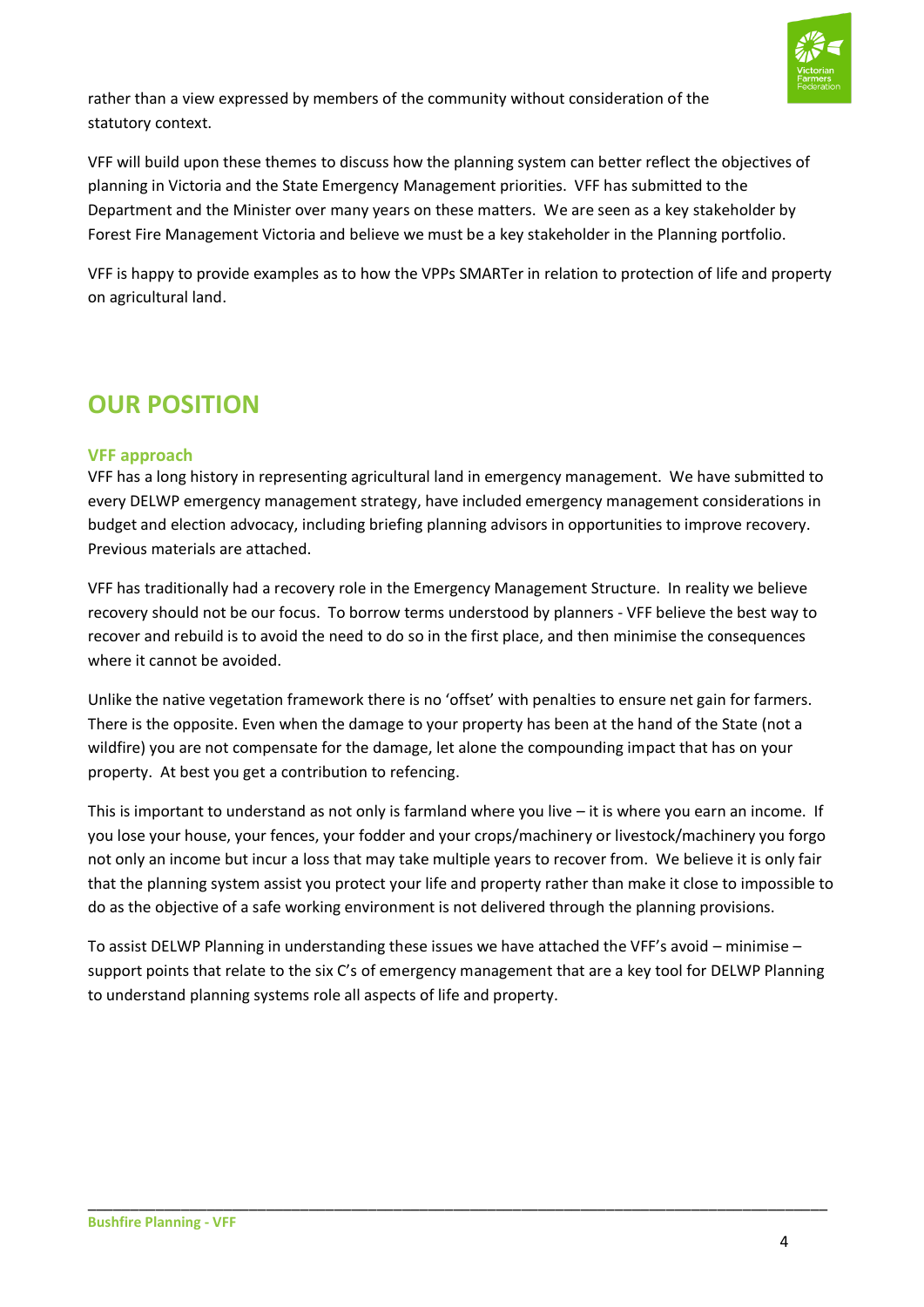

#### **6 C's – how apply to rural zones**

Victoria has recently changed its approach to Emergency Management. Currently there is consultation on the *Review of the Victorian Preparedness Framework and Goal.* It is concerning that the consultation document does not reflect or consider the new framework as planning is often a key aspect of a preparedness framework.

Emergency Management Victoria in describing the move from three C's to six C's highlight the opportunities that should underpin the consultation document.

*Understanding the impact of an emergency, the consequences of the impact and how we reach in and acknowledge the community connections before during and after an emergency is vital to building a sustainable emergency management system and one that recognises the central tenets of wellbeing, liveability, sustainability and viability for communities.*

*This approach is supported by the State Emergency Management Priorities which include "primacy of life" and issuing of information and warnings to communities as non-negotiables and a focus on protection of property, infrastructure, economics and environment assets and values.*

| Control                                              | Better reflection of all aspects of life and property |
|------------------------------------------------------|-------------------------------------------------------|
| The overall direction of response activities in an   | in planning and decision support will help ensure     |
| emergency, operating horizontally across agencies.   | control actions consider all consequences and         |
|                                                      | benefits, including mitigation actions.               |
| <b>Command</b>                                       | Resources of agency would include knowledge on        |
| The internal direction of personnel and resources of | land use and consequences.                            |
| an agency, operating vertically within the agency.   |                                                       |
| Coordination                                         | Ensuring appropriate knowledge and tools in           |
| The bringing together of agencies and resources to   | planning system to allow for preparation, response,   |
| ensure effective preparation for, response to and    | and recovery from emergencies. For instance, fuel     |
| recovery from emergencies.                           | management, mineral earth breaks, stock               |
|                                                      |                                                       |
|                                                      | containment, value of crops / machinery.              |
| <b>Consequences</b>                                  | Relates to life and property. Individuals - farmers,  |
| The management of the effect of emergencies on       | livestock, crops, machinery etc - all considerations. |
| individuals, the community, infrastructure and the   | Should a clear zone be provided to a machinery        |
| environment.                                         | shed? A fence-line? How does loss of farm income      |
|                                                      | hurt the wider community - volunteerism,              |
|                                                      | commerce, manufacturing, investment in                |
|                                                      | ecosystems? What if soil is damaged? Cannot be        |
|                                                      | insured. How to understand risk - and                 |
|                                                      | consequences? How to avoid farming                    |
|                                                      | infrastructure?                                       |
| <b>Communication</b>                                 | Planning schemes and policy can assist in the         |
| The engagement and provision of information across   | provision of information on land use and likely       |
| agencies and proactively with the community to       | consequences. The removal of agriculture from         |
| prepare for, respond to and recover from             | economic development (PPF) is leading to the loss     |
| emergencies.                                         | of information about production in local areas, key   |
|                                                      | land use issues, conflicts etc. Ensuring planning     |
|                                                      | schemes can identify types of agriculture and         |
|                                                      | threats to be managed to protect the industry is key  |
|                                                      | to ensuring issues to be managed are                  |
|                                                      | communicated in all stages, and planning provisions   |
|                                                      | include appropriate triggers, exemptions, decision    |
|                                                      | guidelines or assessment support.                     |
| <b>Community Connection</b>                          | VFF is a trusted stakeholder in emergency             |
| The understanding of and connecting with trusted     | management and planning. VFF is best placed to        |
| networks, trusted leaders and all communities to     | ensure this project considers how the planning        |
| support resilience and decision making.              | system can ensure bushfire planning for rural areas   |
|                                                      | and industries. We develop case studies that learn    |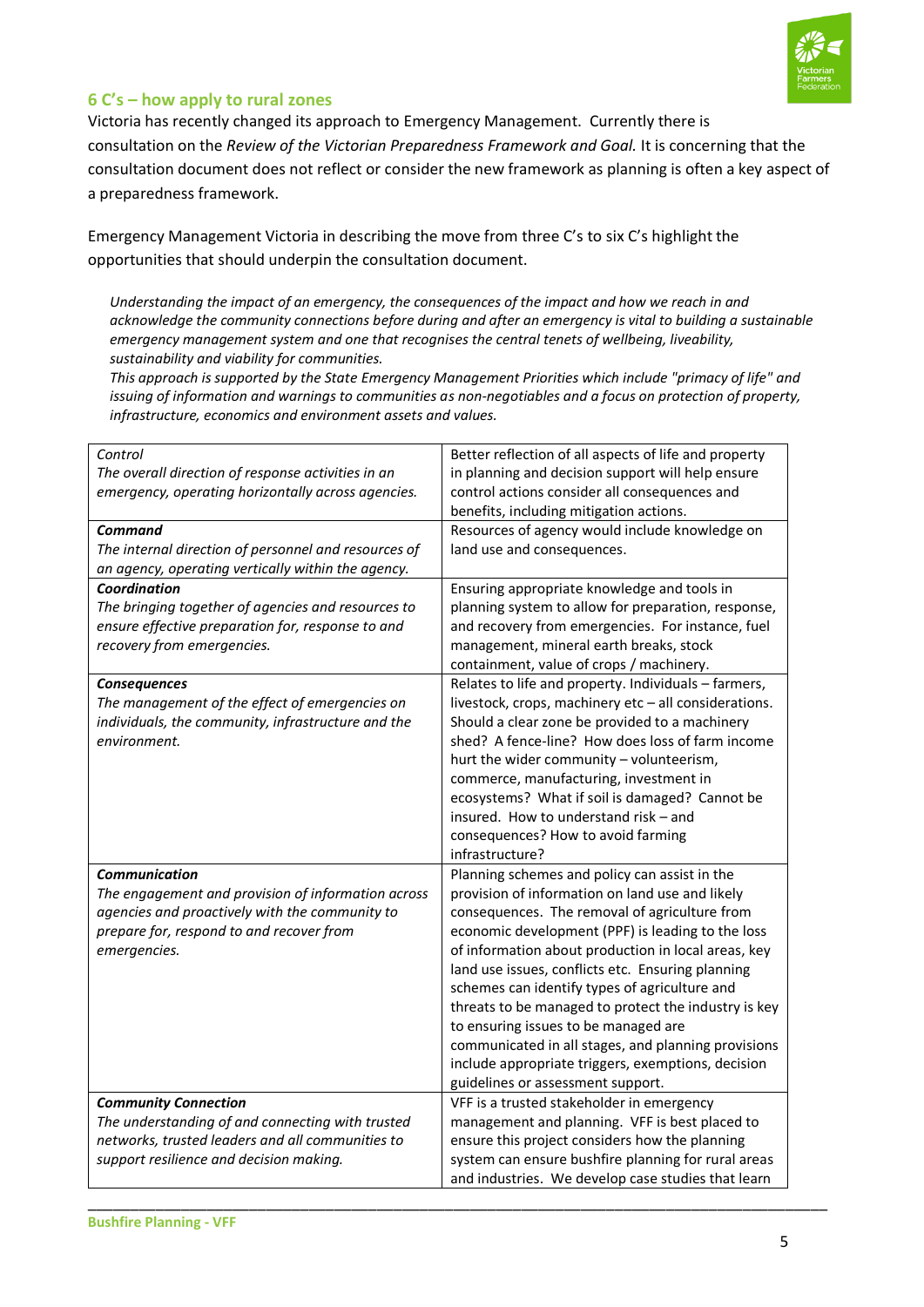

| from events and how better planning could have     |
|----------------------------------------------------|
| avoided the scenario. We can provide advice on the |
| drafting of provisions.                            |

#### **How existing bushfire planning policy is biased to urban areas.**

The document refers to 4 state-wide provisions in relation to bushfire planning – Clauses 13.02-1S; 44.06; 53.02 and 52.12.<sup>1</sup> VFF believes these controls focus on dwellings and settlements. Other provisions that impact on creation of defendable space and management of fire risk, such as Clause 52.17 are not discussed. Nor are the relevant considerations outlined in the existing provisions.

- Clause 13.02-1S Bushfire planning the clause does not apply to existing uses or development that need to manage bushfire hazards / ability to survive unmanaged bushfire hazards. Objective only gives protection of human life in 'settlements. States that human life is a priority over all other policy considerations however this is not able to be considered in all relevant provisions. Bushfire Hazard considerations apply controls however the other considerations are not applied to agricultural land uses. Considering the risk of bushfire to people, property and community infrastructure is only linked to urban uses. Should be a key consideration underpinning all scheme content.
- Clause 44.06 Bushfire Management Overlay is applied to land at the most extreme risk of bushfire. VFF supports the purpose of the overlay but questions whether the overlay fully delivers these considerations for farming uses. An example of areas for improvement include support for development in conjunction with existing land use and developments that manage risk to life and property from bushfire. A specific clause to facilitate the following purposes of the overlay should be created and referenced.
	- o *To ensure that the development of land prioritises the protection of human life and strengthens community resilience to bushfire.*
	- o *To identify areas where the bushfire hazard warrants bushfire protection measures to be implemented.*
	- o *To ensure development is only permitted where the risk to life and property from bushfire can be reduced to an acceptable level.*

<sup>▪</sup> <sup>1</sup> *Clause 13.02-1S Bushfire planning – is the state planning policy. It applies to planning scheme amendments and permit applications if land is within a designated bushfire prone area<sup>1</sup> , subject to a Bushfire Management Overlay or proposed to be used or developed in a way that may create a bushfire hazard. It requires decisions to take bushfire hazard into consideration, assess the acceptability of additional risk and incorporate bushfire protection measures. New or expanding settlements are required to be directed to low-risk locations.*

<sup>▪</sup> *Clause 44.06 Bushfire Management Overlay – is applied to land at the most extreme risk of bushfire. It specifies the type of development under this overlay that requires a planning permit, application requirements and mandatory permit conditions. A purpose of this overlay is to ensure development is only permitted where the bushfire risk can be reduced to an acceptable level.*

<sup>▪</sup> *Clause 53.02 Bushfire Planning – sets out the bushfire protection measures for new development and decision guidelines for an application under the Bushfire Management Overlay. The measures vary according to contextual factors and often include defendable space, access, water supply and construction standard (Bushfire Attack Level). It is sometimes used to guide an application or planning scheme amendment in the bushfire prone area outside the Bushfire Management Overlay and planning scheme amendments.*

<sup>▪</sup> *Clause 52.12 Bushfire Protection: Exemptions – exempts the removal and lopping of vegetation to create defendable space. Notably, the provision contains the 10/30, 10/50 and fenceline clearance rules, and exempts some dwelling applications from the planning scheme native vegetation offset requirement.1*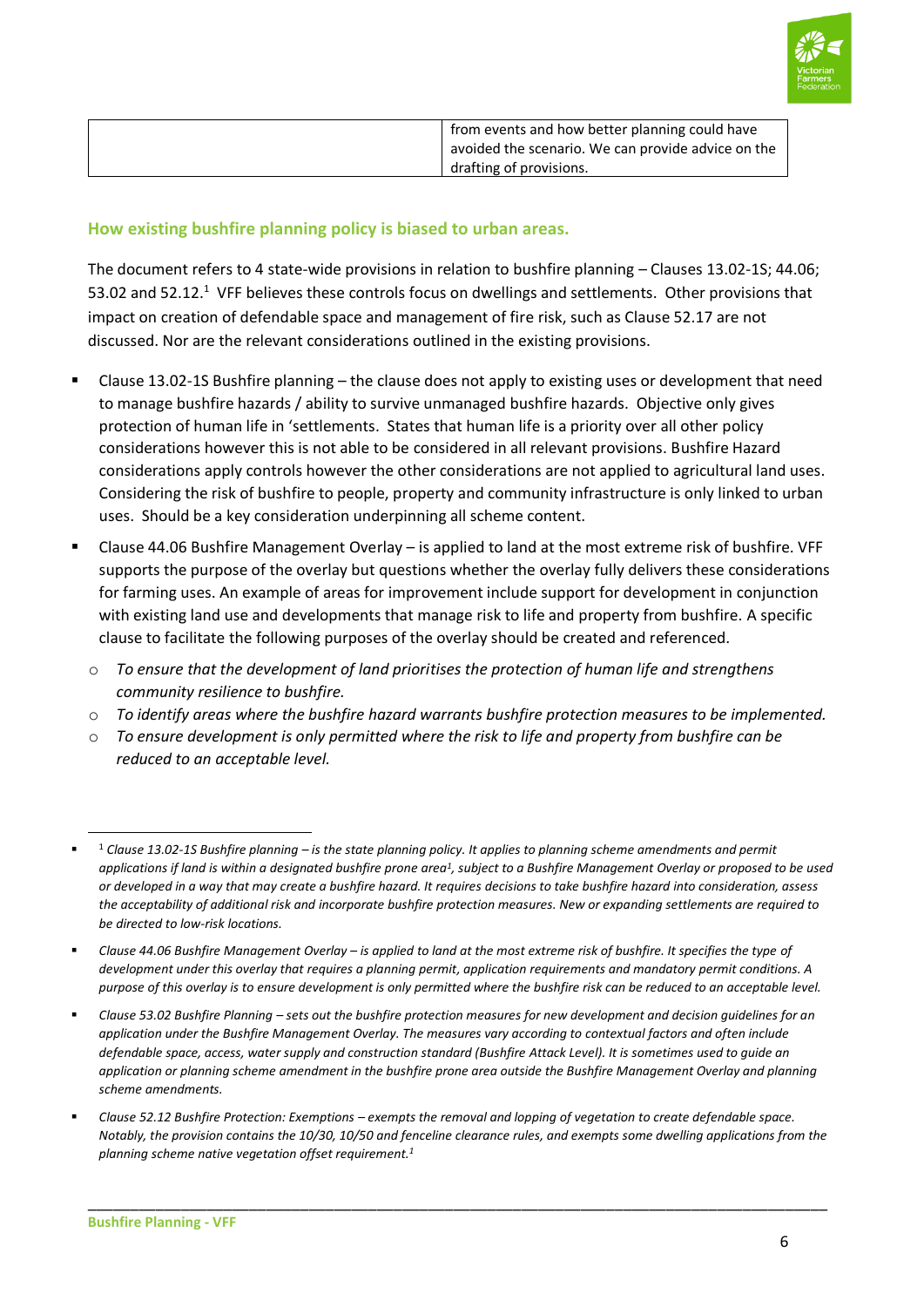

- Clause 53.02 Bushfire Planning this is the clause where the prevalence of urban bias is most clear. Of the 4 specific purposes 3 are primarily focused on built form triggers and the application is whose application primarily focuses on dwellings in urban areas. Should farm dwellings be protected. Or sheds? Should other development triggers that impact on bushfire risk management be designed to consider primacy of life and vulnerability to bushfire attack. Farms are workplaces. Crops, livestock, and machinery are property related to the primary purpose for which the land is zoned. Yet a safety zone around a machinery shed that gives shelter from radiant heat and contains \$16 million of machinery necessary to earn an income is not considered. Nor is vegetation management as part of property protection plans which are essential to managing risk to life and property.
- Clause 52.12 Bushfire Protection: Exemptions. Despite a purpose of *to facilitate the removal of vegetation in specified circumstances to support the protection of human life and property* from bushfire the exemptions only apply to accommodation. This is clear that the certain circumstances reinterpret not only the Emergency Management Act meaning of life and property, but S4(1)(c) *to secure a pleasant, efficient, and safe working, living and recreational environment for all Victorians and visitors to Victoria*

All discussion of issues within the paper focus on dwelling / urban only aspects of land use planning and development, even the discussion of the role of land use planning. Recent IGEM investigations have Terms of Reference that excluded agriculture impacts.

VC140 is not a solution for agriculture. It is a settlement planning framework. There is an urgent need to consider nonurban uses. It is likely that similar issues but with different applications will arise.

- landscape bushfire considerations how to ensure fuel load reduction to protect life and property
- alternative locations for development need for streamlined development pathways for fuel load reduction as part of a property protection plan
- availability of safe areas in the neighbourhood ensuring fuel management around fence lines, stock containment areas, sheds.
- site based exposure and setbacks to bushfire hazards consideration for clauses such as 52.17 that require a permit for fuel load management but do not allow the consideration of primacy of life.
- biodiversity conservation value including on private land
- no net increase in risk to existing land use and development including farming.

| 1-INTRODUCTION  Error!       | The failure to identify VFF has a key stakeholder may stem from a   |
|------------------------------|---------------------------------------------------------------------|
| <b>Bookmark not defined.</b> | focus on existing content or the IGEM report (terms of reference    |
|                              | excluded agriculture).                                              |
|                              | A first principles approach would see this issue being scoped from  |
|                              | the relevant objectives of Planning in Victoria and the key aspects |
|                              | of Emergency Management legisation and procedures.                  |
|                              | VFF believes the recovery provisions should also be included. For   |
|                              | example 52.10 purports to be wider than 'dwellings' but only        |
|                              | facilitates rebuilding of dwellings. Sheds, dairies and even fences |
|                              | are critical to recovery. They are issues that can be very          |
|                              | complicated and inability to rebuild a fence $-$ or a dairy means   |
|                              | inability to use the land for farming or earn an income.            |
| 2.1 Bushfire planning        | See previous commentary.                                            |
| provisions Error! Bookmark   |                                                                     |
| not defined.                 |                                                                     |

\_\_\_\_\_\_\_\_\_\_\_\_\_\_\_\_\_\_\_\_\_\_\_\_\_\_\_\_\_\_\_\_\_\_\_\_\_\_\_\_\_\_\_\_\_\_\_\_\_\_\_\_\_\_\_\_\_\_\_\_\_\_\_\_\_\_\_\_\_\_\_\_\_\_\_\_\_\_\_\_\_\_\_\_\_\_\_

#### **Response to the engagement document – key areas for urgent action**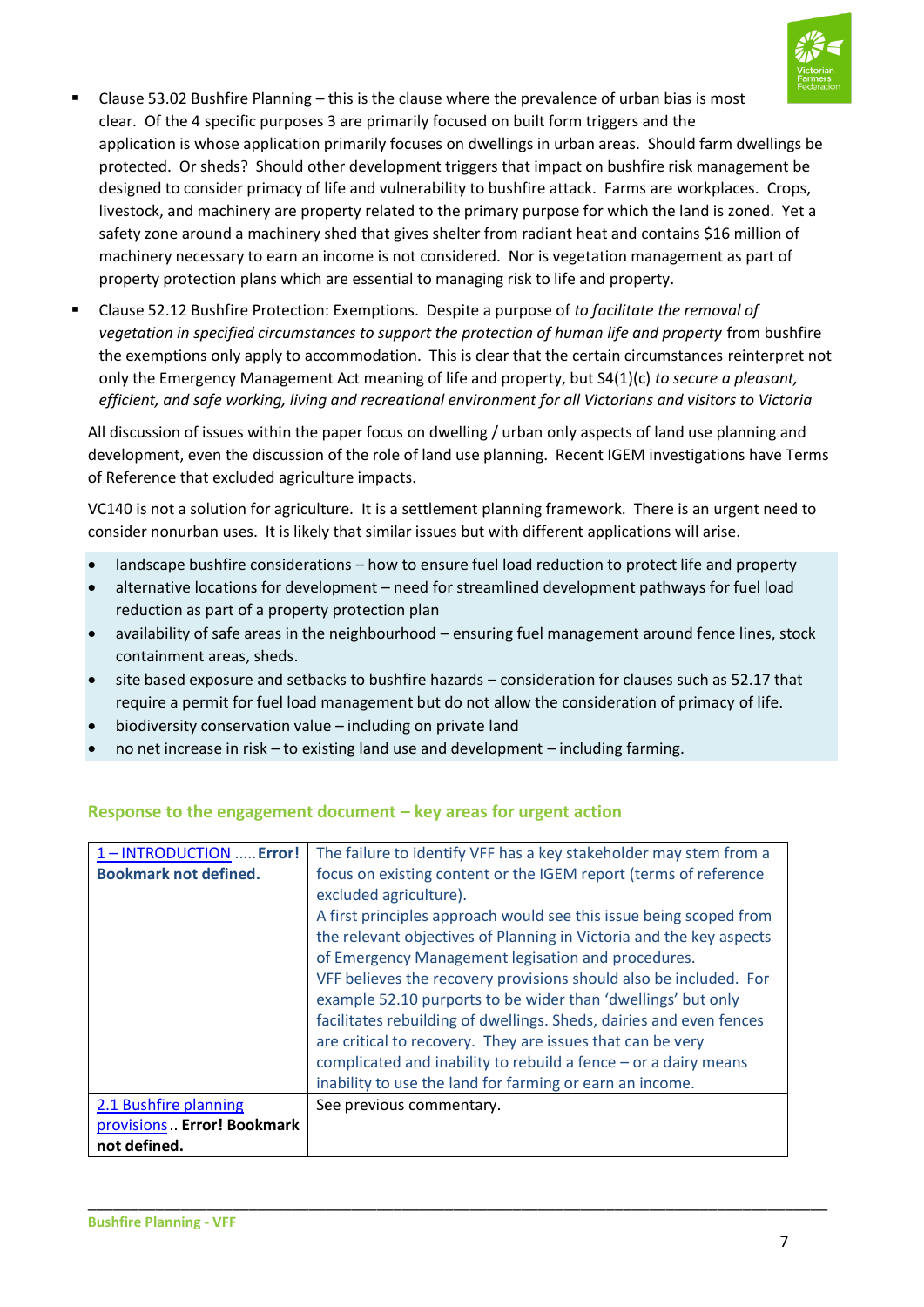

| 2.2 The development of the<br>bushfire planning provisions<br>Error! Bookmark not<br>defined.                                                                                                                                          | See previous commentary.                                                                                                                                                                                                                                                                                                                                                                                                                                                                                                                                                                                                                                                                                                                                                                                                                                          |
|----------------------------------------------------------------------------------------------------------------------------------------------------------------------------------------------------------------------------------------|-------------------------------------------------------------------------------------------------------------------------------------------------------------------------------------------------------------------------------------------------------------------------------------------------------------------------------------------------------------------------------------------------------------------------------------------------------------------------------------------------------------------------------------------------------------------------------------------------------------------------------------------------------------------------------------------------------------------------------------------------------------------------------------------------------------------------------------------------------------------|
| 2.3 Recent bushfire inquiries<br>Error! Bookmark not<br>defined.                                                                                                                                                                       | VFF submitted to the Natural Disasters Royal Commission and was<br>one of 2 farming organisations to be summonsed to provide<br>evidence. The Comissioners focused on issues relating to ability to<br>manage risk. The VFF submission has been provided to DELWP<br>previously, and is attached to this submission. As is our IGEM<br>submission. Although outside the terms of reference the<br>commentary around 'consequence' includes the issues raised in<br>this submission. Our IGEM submission has been provided to<br>DELWP previously, and is attached to this submission.                                                                                                                                                                                                                                                                             |
| 2.4 A growing and changing<br>state  Error! Bookmark not<br>defined.                                                                                                                                                                   | This section seems only to care about new residents and<br>settlement planning. Climate change and landscape level risk also<br>impacts on farmers and farming. Farmers should be allowed to<br>manage risk and use technology to adapt to climate change or<br>implement more sustainable practices. A planning system that<br>allows VCAT to call this 'convenient' should be questioned.<br>Supporting existing uses and industries to become more<br>productive and sustainable should be included.                                                                                                                                                                                                                                                                                                                                                           |
| 3.1 A revised structure for<br>settlement planning<br>strategies  Error! Bookmark<br>not defined.                                                                                                                                      | Focusing on settlements as only focus ignores non urban life and<br>property.                                                                                                                                                                                                                                                                                                                                                                                                                                                                                                                                                                                                                                                                                                                                                                                     |
| 3.2 Clearer strategies to<br>guide decision making. Error!<br><b>Bookmark not defined.</b><br>3.3 Better managing bushfire<br>setbacks in strategic plans<br>and planning scheme<br>amendments  Error!<br><b>Bookmark not defined.</b> | 3.2.2 needs to be clear that just not about houses - other places<br>need low fuel etc<br>3.2.3 Describing low fuel areas - needs to flip to what is needed in<br>farming areas - how is it a consideration in 52.17<br>3.2.4 Describing development setbacks from bushfire<br>1.1.1<br>hazards - should also apply to farms - ensure they can<br>make stock containment, sheds. To property etc safe.<br><b>Embed in decision guidelines and Public Land</b><br>Management standards. (refer to VFF Good Neighbour<br>Policy)<br>3.2.5 Clarifying when strategies are to be applied. How<br>1.1.2<br>the strategies relate to farming. How Act objectives and<br>decisions that balance social, economic, and<br>environmental decisions are achieved by the provisions.<br>Still only to dwellings - needs to deliver objective of planning as<br>well as SEMP. |
| 4.1 Relationship with the<br><b>Bushfire Management</b><br><b>Overlay Error! Bookmark not</b><br>defined.                                                                                                                              | Needs a wider application (see previous discussion)- ie reason<br>why some development permits should be granted $-$ or proper<br>safety or 10/30 considerations.                                                                                                                                                                                                                                                                                                                                                                                                                                                                                                                                                                                                                                                                                                 |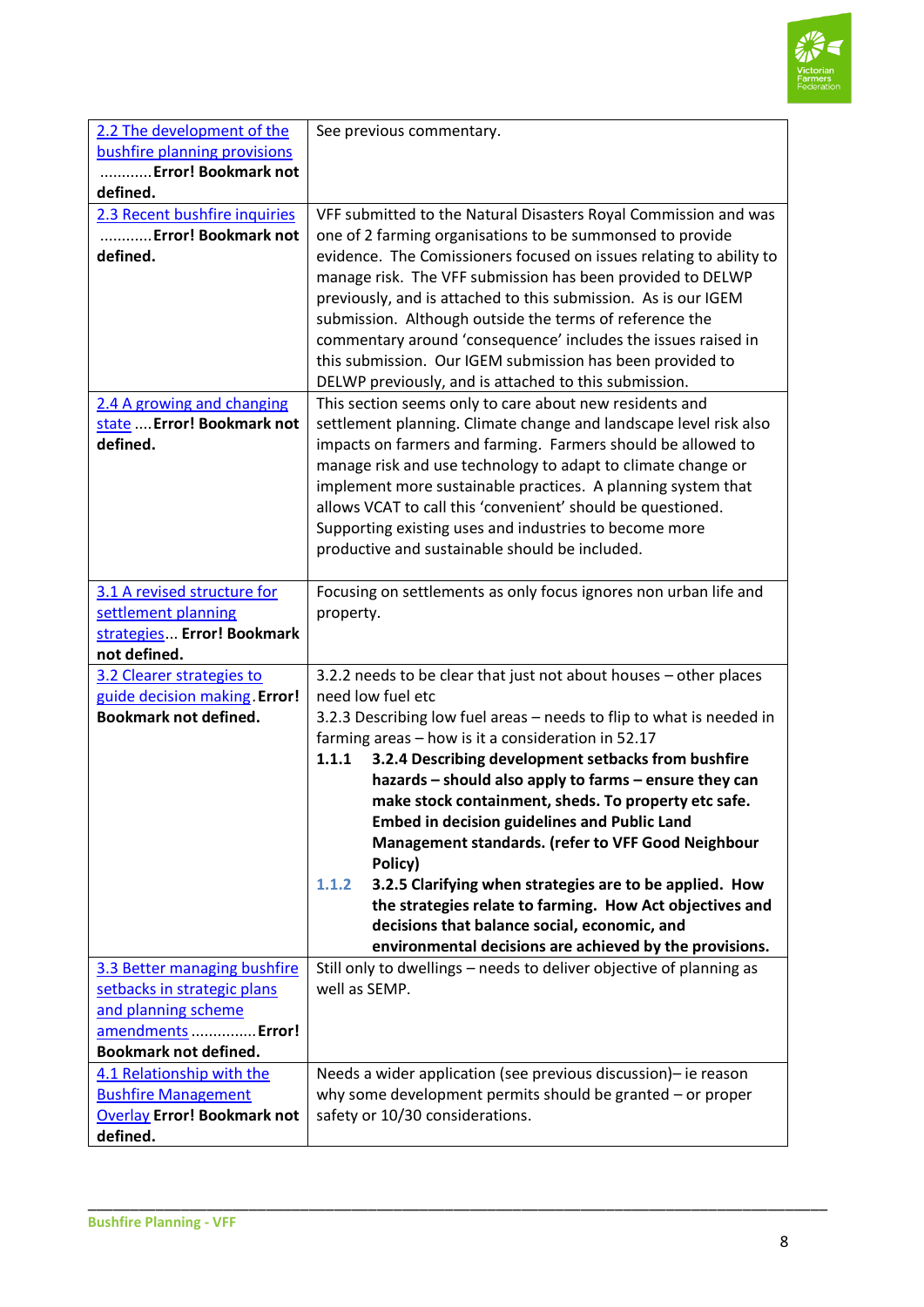

| 4.2 Use, development and<br>subdivision that require<br>consideration in the bushfire<br>prone area. Error! Bookmark<br>not defined. | Needs a wider application (see previous discussion)- ie reason<br>why some development permits should be granted $-$ or proper<br>safety or 10/30 considerations.                                                                                                                                                                                                                                                                                                                                                                                                                                                                 |
|--------------------------------------------------------------------------------------------------------------------------------------|-----------------------------------------------------------------------------------------------------------------------------------------------------------------------------------------------------------------------------------------------------------------------------------------------------------------------------------------------------------------------------------------------------------------------------------------------------------------------------------------------------------------------------------------------------------------------------------------------------------------------------------|
| 5.1 Improved bushfire<br>hazard site assessments<br>Error! Bookmark not<br>defined.                                                  | Broaden to areas where fire risk should be a consideration<br>supporting a permit being exempted - or issued. Allow people to<br>implement fire plans / protect life and property not related to a<br>dwelling.                                                                                                                                                                                                                                                                                                                                                                                                                   |
| 5.2 More meaningful<br>bushfire hazard landscape<br>assessments  Error!<br>Bookmark not defined.                                     | Broaden to areas where fire risk should be a consideration<br>supporting a permit being exempted - or issued. Allow people to<br>implement fire plans / protect life and property not related to a<br>dwelling Identify areas / values to be 'protected' in fire models.                                                                                                                                                                                                                                                                                                                                                          |
| 6.1 Application pathways<br>Error! Bookmark not<br>defined.                                                                          | Need a pathway for life and property in farming areas. See VFF's<br>proposed solutions.                                                                                                                                                                                                                                                                                                                                                                                                                                                                                                                                           |
| 6.2 Use as a permit trigger in<br>the BMO  Error! Bookmark<br>not defined.                                                           | See previous content and VFF proposed solutions.                                                                                                                                                                                                                                                                                                                                                                                                                                                                                                                                                                                  |
| 6.3 Uses where buildings are<br>not proposed Error!<br><b>Bookmark not defined.</b>                                                  | Does not mention farming at all - or how non structural S1 uses<br>might need planning system help to allow them to manage risk,<br>protect property and life.                                                                                                                                                                                                                                                                                                                                                                                                                                                                    |
| 6.4 Use of VicSmart for<br>bushfire decisions Error!<br><b>Bookmark not defined.</b>                                                 | No VicSmart for Farming Zone. No VicSmart or 10/30 for veg<br>removal for fencelines, sheds, SCA etc.                                                                                                                                                                                                                                                                                                                                                                                                                                                                                                                             |
| 6.5 Updating the bushfire<br>particular provision to reflect<br>more recent state planning<br>policy Error! Bookmark not<br>defined. | The Policy needs to be revised first to not purely respond to<br>dwellings only. Objectives of Planning and Environment Act and<br>SEMP life and property must be reflected in policy first - and then<br>flow through all provisions.                                                                                                                                                                                                                                                                                                                                                                                            |
| <b>7 - PERMIT EXEMPTIONS</b><br><b>FOR MANAGING</b><br>VEGETATION  Error!<br><b>Bookmark not defined.</b>                            | Believes that the 10/30 rule achieves this. Urban bias. Nothing in<br>there about farm sheds, crops, stock containment areas etc.                                                                                                                                                                                                                                                                                                                                                                                                                                                                                                 |
| 8.1 Context Error! Bookmark<br>not defined.                                                                                          | Focus is on dwellings. No consideration of other life / property<br>issues.                                                                                                                                                                                                                                                                                                                                                                                                                                                                                                                                                       |
| 8.2 Current approach to<br>compliance and<br>enforcement Error!<br><b>Bookmark not defined.</b>                                      | A further dilemma is that many communities value the treed<br>environment. This may make compliance a sensitive and complex<br>matter.<br>Should this quote be in a document about primacy of life?                                                                                                                                                                                                                                                                                                                                                                                                                               |
|                                                                                                                                      | It may explain the failure to consider farmers safety in the wider<br>planning system. If this is a concern for vegetation management<br>around dwellings, it is little wonder that premits are refused to lop<br>dangerous trees on a fenceline yet 6 months later in response to a<br>fire those trees are removed as being dangerous to FFMV staff. Is<br>the planning system really OK with a farmers life to be at risk<br>every day from unsafe vegetation but not for an agency member?<br>The Native Vegetation Stakeholder Forum often bemoans the use<br>of the Secretaries powers to make roadsides safe. VFF supports |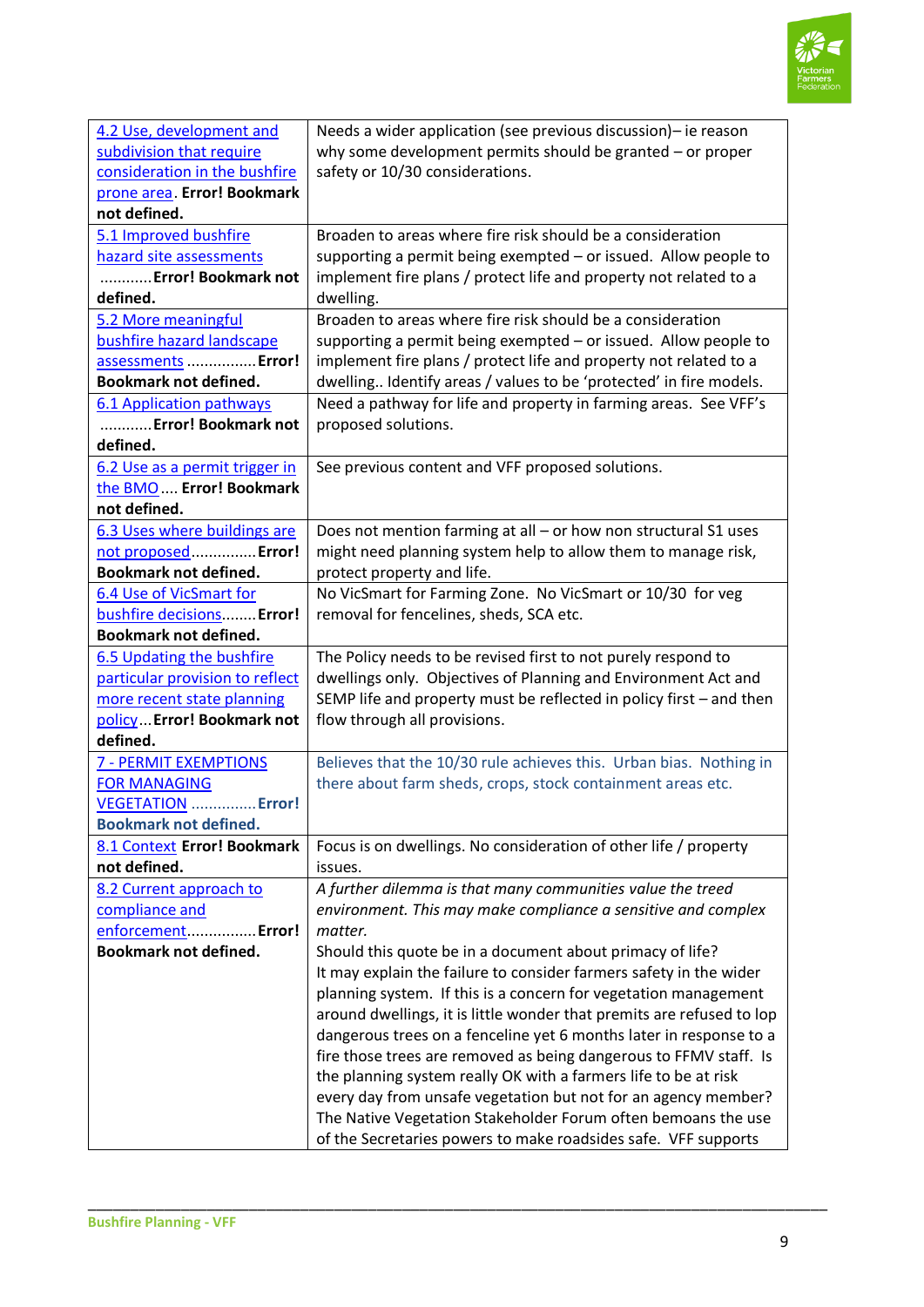

|                                     | the primacy of life and it must be offered to all parties by allowing                       |
|-------------------------------------|---------------------------------------------------------------------------------------------|
|                                     | safety as a consideration in development triggers.                                          |
| 8.3 The critical stages of          | Fire seaso / notices is a concern if not clarified. Hume issued a fire                      |
| compliance Error! Bookmark          | prevention notice on a what crop. The roadside grass was longer.                            |
| not defined.                        | Was not prepared to discuss. Notice should not have been issued.                            |
|                                     | Crop was harvested because of a fire notice. It was not able to                             |
|                                     | be used for anything. Farmer suffered loss (costs money to plant                            |
|                                     | and maintain a crop). Roadside grass still not slahsed. Continued                           |
|                                     | ignorance of rural land uses and even on farm safety practice to                            |
|                                     | manage risks will lead to more use of inappriate fire notices.                              |
| 9 - TRAINING, CAPACITY              | Done nothing to inform rural / non dwelling considerations.                                 |
| <b>BUILDING AND LONGER-</b>         | Urgent need to make sure the planning system addresses this if                              |
| <b>TERM OPPORTUNITIES Error!</b>    | the scope is to be met.                                                                     |
| <b>Bookmark not defined.</b>        | Scope should be wider - it should be about avoiding in the first                            |
|                                     | place and should include reviewing the recovery provisions which                            |
|                                     | focus on dwellings.                                                                         |
|                                     |                                                                                             |
| 9.1 Accreditation  Error!           | See above. Even the CRCBNH CBA model ignores agricultural                                   |
| <b>Bookmark not defined.</b>        | impacts.                                                                                    |
| 9. 2 Aligning bushfire referral     | OK based on current referrals if the system is fixed. This needs to                         |
| and decision making with            | be monitored to avoid a private building surveyor issue as bushfire                         |
| bushfire risk Error!                | 'qualified' planners have ignored / challenged landscape risk                               |
| <b>Bookmark not defined.</b>        | established by CFA.                                                                         |
|                                     | Criteria / decision guidance needs to allow 'protection' of rural life                      |
|                                     | and property - and this should not need a referral. Better to have                          |
|                                     | an exemption. A 10/30 for farming with action from crown to                                 |
|                                     | deliver.                                                                                    |
| 9.3 Training and capacity           | Training is dwelling focused. VFF is working with EMV to deliver                            |
| building for planning system        | 'fact sheets' for emergency managers. The planning system also                              |
| <b>Error! Bookmark not</b><br>users | needs to understand the consequences of emergencies on farms                                |
| defined.                            | so the system can ensure provisions allow for the consideration of                          |
|                                     | protection of life and property as a reason why a development<br>permit has been triggered. |

#### **Response to the engagement document – key areas for urgent action**

VFF previous submissions, policy, and suggestions to DELWP or DELWP Ministers relating to emergency management have been included and are considered relevant as background to our submission and the urgent need for a first principles SMART review of all planning scheme content relating to agriculture.

Since the 2021 storms VFF has been preparing a review of safety considerations in certain provisions. These are applicable in many circumstances.

As an interim first step we recommend that the focus of this document be non-urban uses and rural bushfire risk and native vegetation. The native vegetation regulations were developed with urban land use change in mind and applied to farming areas where revegetation has been occurring on farm for generations, and where planning controls are now impacting on desirability of annual revegetation and increased use of introduced species.

\_\_\_\_\_\_\_\_\_\_\_\_\_\_\_\_\_\_\_\_\_\_\_\_\_\_\_\_\_\_\_\_\_\_\_\_\_\_\_\_\_\_\_\_\_\_\_\_\_\_\_\_\_\_\_\_\_\_\_\_\_\_\_\_\_\_\_\_\_\_\_\_\_\_\_\_\_\_\_\_\_\_\_\_\_\_\_

#### Bushfire and Native Vegetation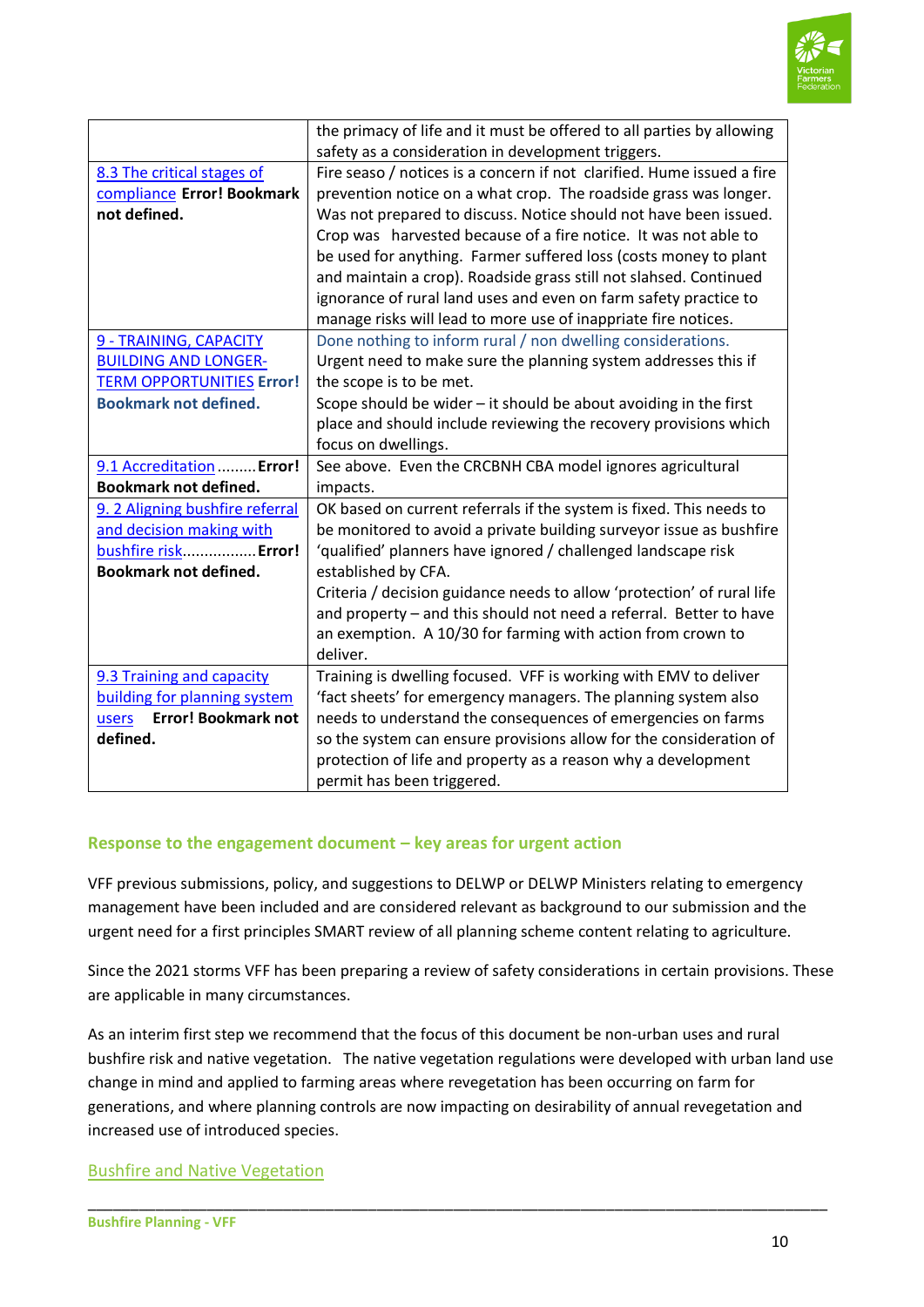

Native vegetation can be removed with the 30/10 rule around a DWELLING but not around a farm building or other important business areas?

The exemptions give certainty to **landowners and residents** at risk from bushfire so that vegetation can be cleared, and the property maintained in a fire-ready condition. However, this exemption is only allowed to be used for a dwelling to provide defendable space, not other buildings.

The VFF and its members are affected by the current native vegetation regulations, as highlighted by the recent storms and flooding events, in July 2021 and January 2022. The current regulations are restrictive and are only focused on limiting the amount of native vegetation that can be removed, instead of safety. The objectives set out in the Planning and Environment Act specifically mention *"to secure a pleasant, efficient and safe working, living and recreational environment for all Victorians and visitors to Victoria*", however, safety is not mentioned in Clause 52.17 within the Victorian Planning Scheme.

After extreme weather events many roads are blocked by fallen trees as well as infrastructure like farm fences damaged by vegetation. Vegetation that would fail a risk assessment is very difficult to get permission to manage the risk. VFF can identify cases with known dangerous vegetation where NVR permits were refused and damage has been caused, including a very near miss where a farm gate near the entry to a sports venue was crushed.

The native vegetation exemptions listed at Clause 52.17 of the Victorian Planning Scheme have an exemption for Emergency Works, which reads:

*"Native vegetation that is to be removed, destroyed, or lopped:*

- *In an emergency by, or on behalf of, a public authority or municipal council to create an emergency access associated with emergency works; or*
- *Where it presents an immediate risk of personal injury or damage to property. Only that part of the vegetation that presents the immediate risk may be removed, destroyed or lopped under this exemption."*

This exemption is read in two parts and is only for emergency works but does not enable creation of access to prepare for an emergency or after an emergency has occurred and the immediate threat has passed. It also does not enable the removal of native vegetation that has the potential to cause personal injury or property damage in the longer term - a planning permit is still needed for this.

This is the only exemption that considers safety to human life, there are other exemptions for road safety. However, they are more targeted towards maintenance of roadsides on behalf of a public authority or municipal council. Many Councils are more concerned about 'expectations' than safety and DELWP and Council assessors generally consider environment not public safety.

The struggle to clear dangerous native vegetation along roadsides has also been raised as an issue by several VFF members. Most roadside clearing is the responsibility of the council or DELWP, however council can issue permits for vegetation to be cleared by another party. The issues that our members have alerted us to include council letting the vegetation become overgrown so that machinery now cannot pass through the road to access farms, including CFA trucks. This lack of action affects the farm and the business, and the overgrown vegetation can also become a fire risk and safety hazard. Trees are more likely to fall in wind or heat conditions – which landscape level fires can create. Trees blocking roads are a key risk to life and is a key contributor to loss of life in bushfires.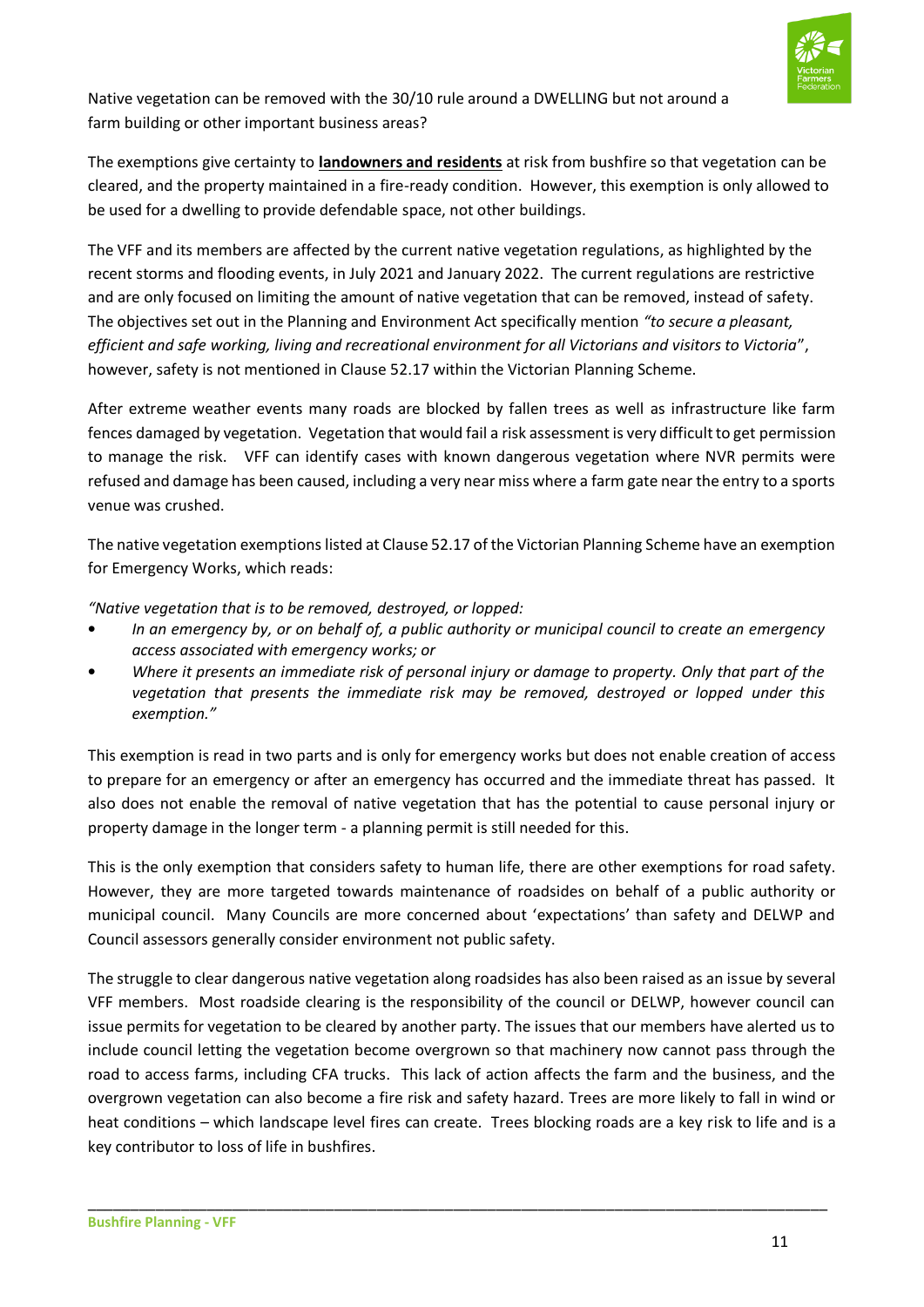

Within the purpose of Clause 52.17 – Native Vegetation, safety to human life or infrastructure is not mentioned. The purpose seems to be focused on minimising the removal of native vegetation. The purpose reads:

*"To ensure that there is no net loss to biodiversity as a result of the removal, destruction or lopping of native vegetation. This is achieved by applying the following three step approach in accordance with the Guidelines for the removal, destruction or lopping of native vegetation (Department of Environment, Land, Water and Planning, 2017) (the Guidelines):*

*1. Avoid the removal, destruction or lopping of native vegetation.*

*2. Minimise impacts from the removal, destruction or lopping of native vegetation that cannot be avoided.*

*3. Provide an offset to compensate for the biodiversity impact if a permit is granted to remove, destroy or lop native vegetation.*

*To manage the removal, destruction or lopping of native vegetation to minimise land and water degradation."*

The VFF considers that for the native vegetation regulations to work more cohesively within the planning scheme, safety should be considered when making decisions about native vegetation, like how safety is considered for bushfire controls. Trees are living things. They age (senescence). As they age, they are more likely to shed limbs. This increases risk to life and property.

The second identified issue with native vegetation regulations is how long planning permits can take to go through council. This has been an issue for the VFF's members recently. Members in the north-west have approached council for help in how to remove native vegetation along roadsides (public and private) and the process to go through council has taken over 3 months. The long process to remove overgrown native vegetation can mean that the vegetation can become more dangerous and subsequently become a hazard when extreme weather events (such as fire and storms) happen. The vegetation can block access to a property by large vehicles – such as fire trucks and ambulances. Removal of native vegetation may also be limited to certain times of the year due to access, safety, and fire risk.

The VFF propose these three solutions to ensure that safety is considered when native vegetation planning applications are assessed:

#### **1. Including safety in the purpose of Clause 52.17 – Native Vegetation and in the Clause 65 Decision Guidelines**

Safety is currently not mentioned within Clause 52.17 and does not have to be a consideration when assessing for a planning permit for the removal of native vegetation. The VFF proposes that safety to human life, property and livestock be considered when assessing native vegetation applications and be included in the clause. It is apparent that extreme weather events are becoming more common and that is why safety needs to be a consideration when assessing a planning permit for native vegetation.

#### **2. Possible VicSmart Planning Permit process for native vegetation**

The VicSmart planning permit process is a tool that is readily available and already in place within the planning schemes. The VicSmart tool could be used to allow for the clearing of native vegetation in some circumstances. This tool cannot be used for large clearing but can be useful to quicken the process for safety reasons.

\_\_\_\_\_\_\_\_\_\_\_\_\_\_\_\_\_\_\_\_\_\_\_\_\_\_\_\_\_\_\_\_\_\_\_\_\_\_\_\_\_\_\_\_\_\_\_\_\_\_\_\_\_\_\_\_\_\_\_\_\_\_\_\_\_\_\_\_\_\_\_\_\_\_\_\_\_\_\_\_\_\_\_\_\_\_\_

#### **3. Independent reference group to redevelop native vegetation regulations**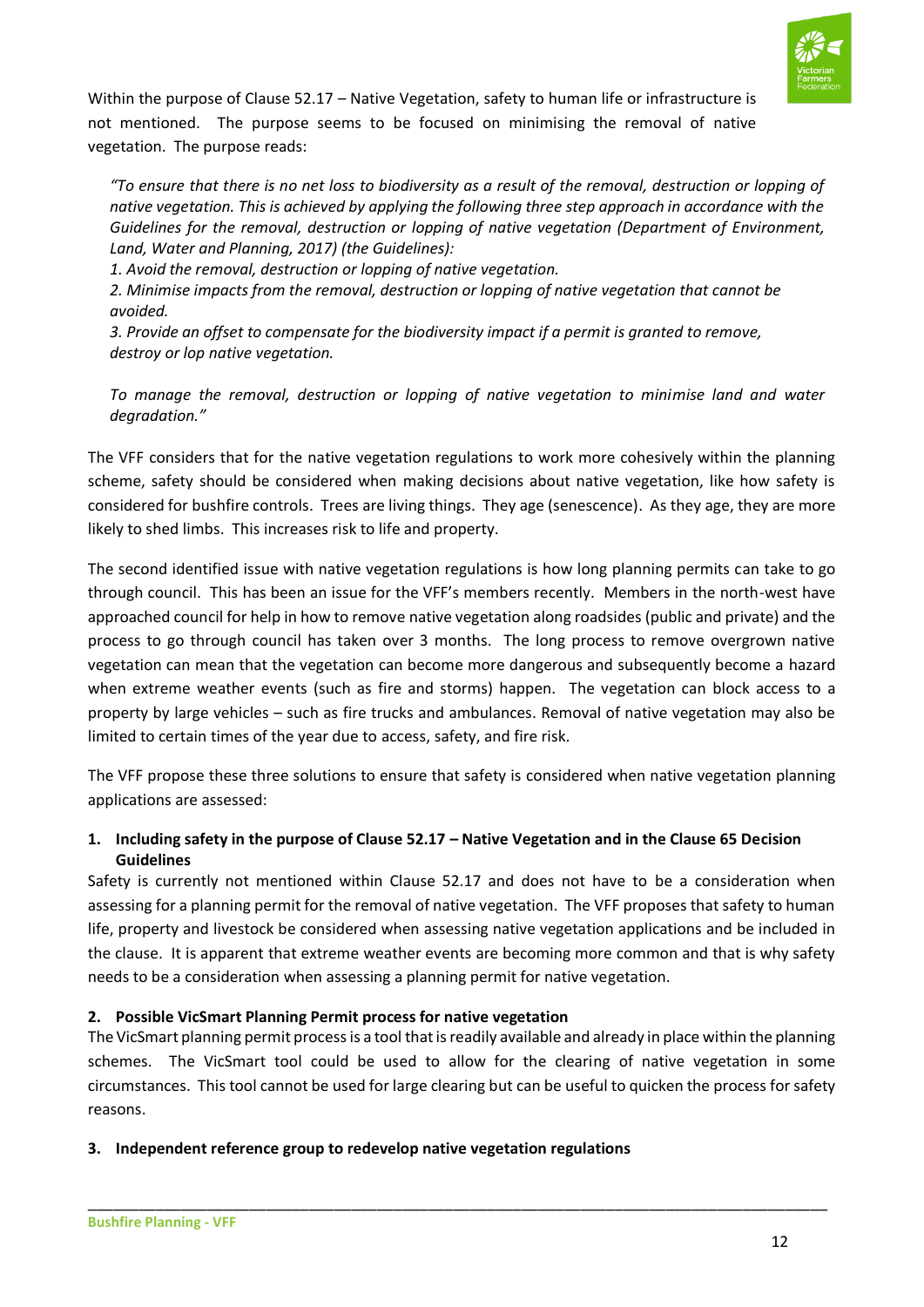

The reference group should be made up of an independent Chair and senior representatives from DELWP and Industry groups that want to reform the native vegetation regulations. The group's role should be specifically around including safety for human life, livestock and property within the Planning Scheme and the Planning and Environment Act.

#### Other Clauses for review of content.

Appendix A includes current VPP policy provisions with commentary on areas for review to ensure agricultural / rural considerations and safety are facilitated. There are many other provisions that can be improved to ensure equity of all lives and aspects of property are delivered in the planning scheme and inclusion of the VFF in the steering group for this project would allow a forum for these to be addressed.

### **CONCLUSION**

The VFF believes all lives are equal and safety is a key consideration in every zone. Our emergency management system is based on protection of life and property. It is DELWPs residual risk model that has reduced life and property to a dwelling as the indicator for both for modelling purposes.

VFF believes that part of the move to factoring consequence, community and communications is an understanding that the current system and tools are not addressing all aspects of life and property which is exacerbating the impact of emergencies on community.

Our members lives' matter. Their businesses matter. Farming is one of the most exposed sectors to climate change and natural disasters. Our industry embeds sustainability and preparedness into their practices and research. They are the backbone of volunteering organisations such as CFA and Landcare. They demand a planning system that not only allows them to manage risk but values their lives and livelihoods.

Attachments Commentary on VPP Policy Provision's

VFF positions Bushfire – prevention to recovery suggestions Good Neighbour Policy

**Submissions** Councils and emergencies Strategic Bushfire Engagement Delivering Bushfire Reform IGEM 2019-20 Natural Disasters Royal Commissions

**Letters** Definition of Property Position – Native Vegetation Right to Farm

#### Budget and election asks Minister for Planning – 2018 St Patrick's day fire provision suggestions (to Ministerial advisors) 2019-20 and 2022-23 asks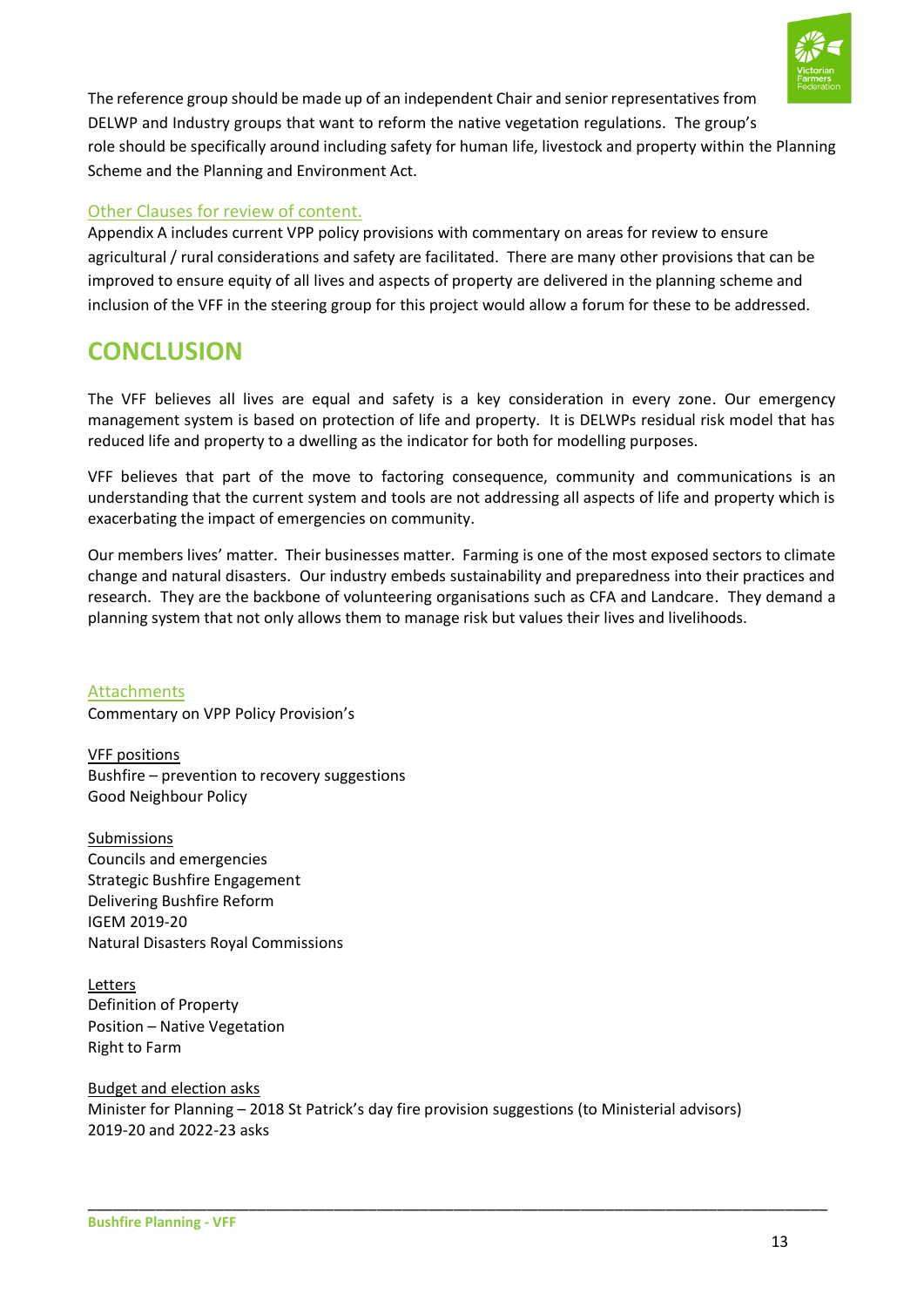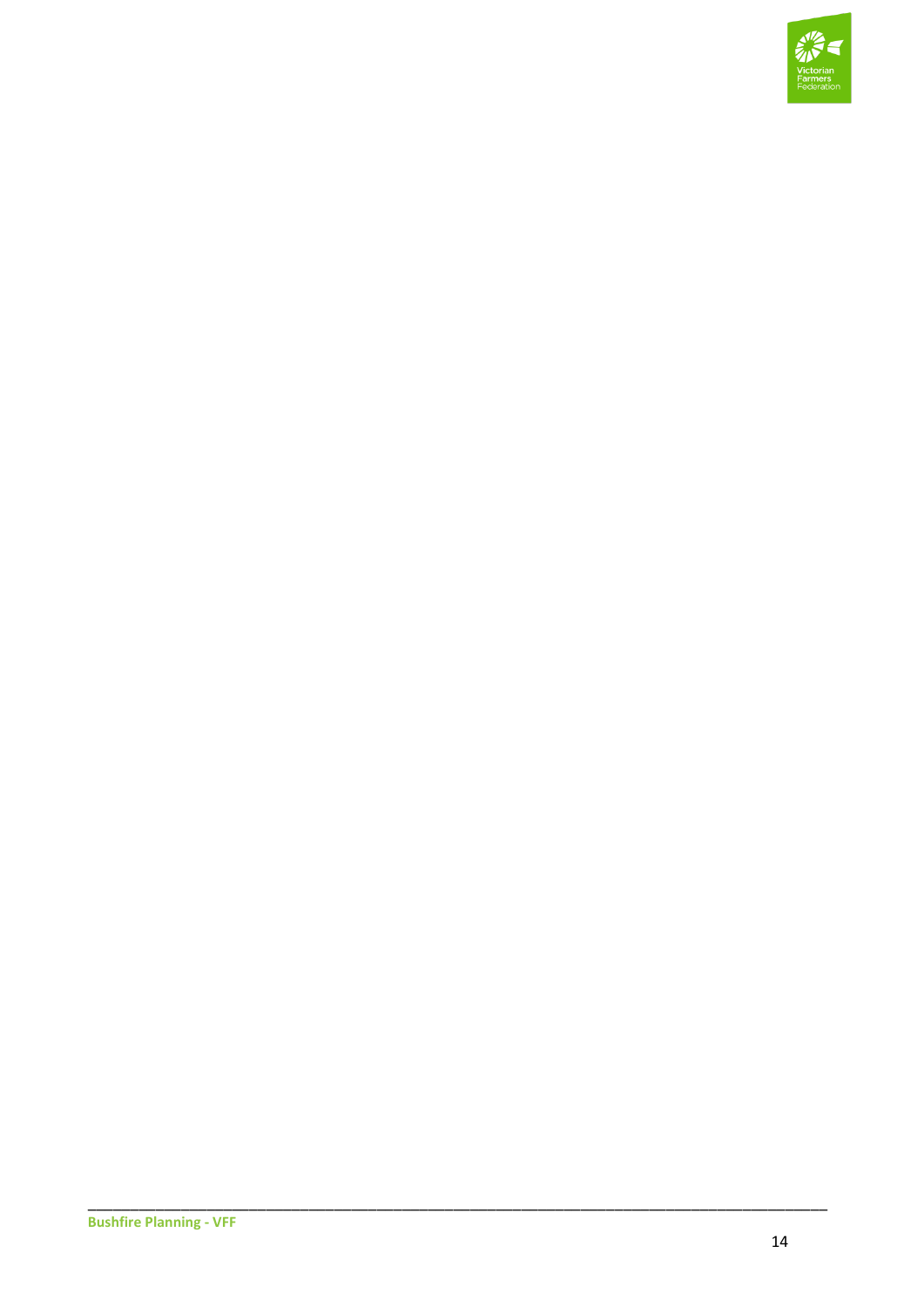

#### **The Victorian Farmers Federation**

Victoria's agricultural production accounts for over \$13 billion of Victoria's economy and over 25 per cent of the State's exports per annum. Victoria's farmers produce high quality food and fibre, produced to high standards of safety, with little taxpayer support, and to some of the strictest environmental and highest animal welfare controls in the world.

The Victorian Farmers Federation (VFF) represents a farming community that creates a profitable, sustainable and socially responsible agriculture sector connecting with consumers.

We have a proud history representing Victoria's farm businesses since 1979 – primarily family farms that produce the eggs, grain, fruit and vegetables, meat, and milk that help to feed Victoria's six million people, and the bigger global community, every day.

The VFF consists of commodity groups: dairy (United Dairyfarmers of Victoria), grains, horticulture (including Flowers Victoria), intensives (chicken meat, eggs and pigs), and livestock  $-$  and expert committees representing; water, land management, agricultural and veterinarian chemicals, farm business and rural development, and workplace relations.

Our purpose is to make Victorian farmer's lives better; enhancing Victoria's future.

Our mission is to ensure a community of farmers creating a profitable, sustainable, and socially responsible agricultural industry connecting with all Victorians.